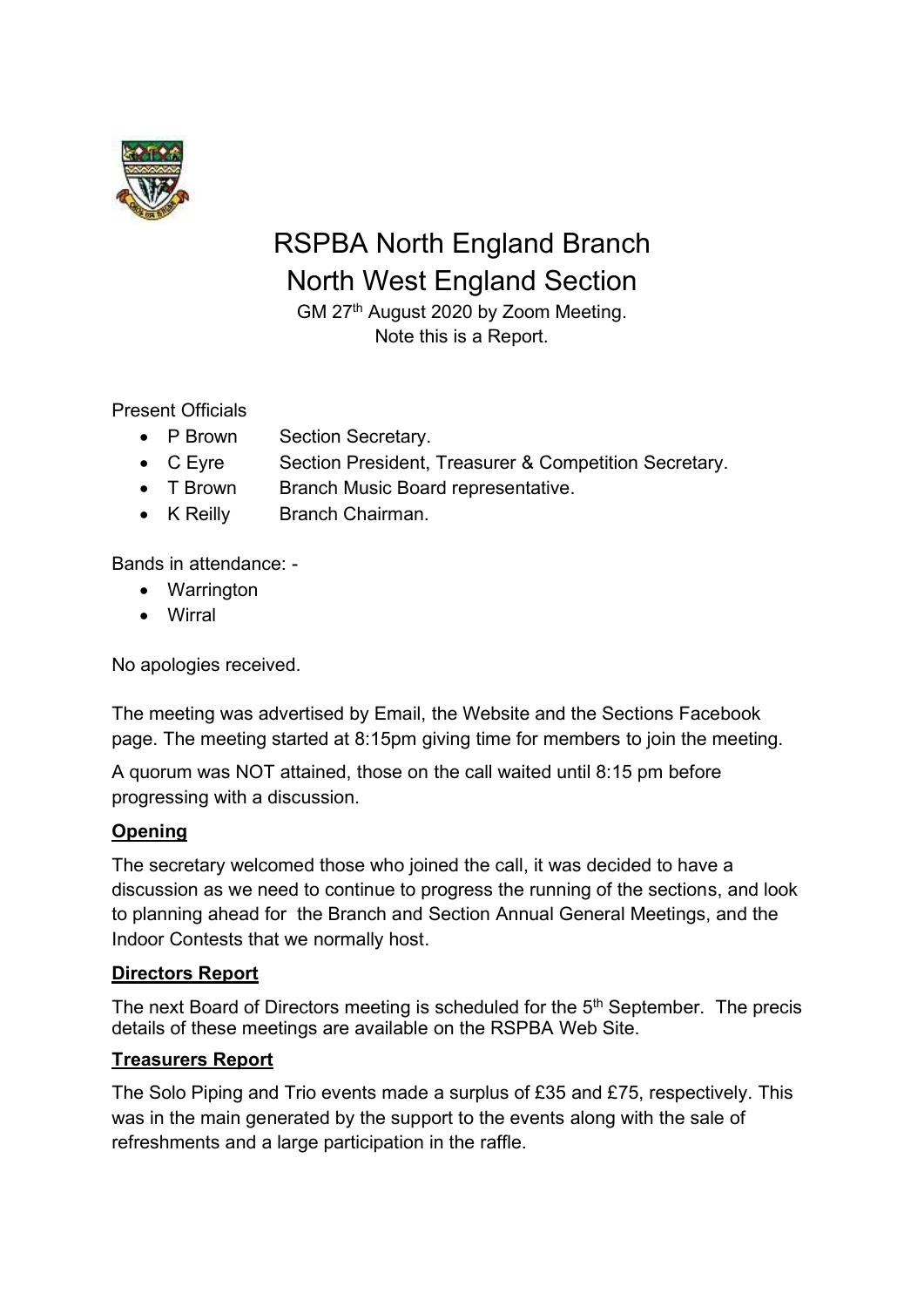No further expenditure is expected. As is customary a set of accounts needs to be produced from the spreadsheet maintained by the treasurer for forwarding to the RSPBA prior to the Annual General Meeting.

Following a discussion, it was felt that the NWE Section AGM should be brought forward from December so both Section AGMs are completed ahead of the Branch AGM. It was decided that we should target the 1<sup>st</sup> November 2020 at 1pm for the Section AGM and the 22<sup>nd</sup> November 2020 at 2pm for the Branch AGM.

Without a change to the current Social Distancing guidelines it is anticipated that these meetings will take place online using Zoom,

# **Music Board Report**

The MB held a meeting on the 1<sup>st</sup> August 2020, Theresa was not present at the meeting due to other commitments. These minutes are still to go before the Board of **Directors** 

There is to be the 'Grade 1' online conference call on Sat 15<sup>th</sup> August at 1800h GMT.

On 30<sup>th</sup> July a MB survey of the Novice Juvenile/Grade 4B bands was undertaken using "Survey Monkey" and the RSPBA contact details for the registered bands. The survey is looking to get support for a pilot on the change to the start of a performance.

The Music Board is recommending that Indoor and Solo contest are reviewed by the Format Group in line with rule 2.16 (The Music Board is responsible for Competition format…..) to update and to have a defined set of rules and principles where local adaptations are likely to continue.

# **2021 NEW Section Competitions / (and workshop).**

The current Government Guidance on Social Distancing and the guidance on events, is making planning for a Competition (or workshop) difficult.

There is a lack of clarity on when Bands may be able to start practicing, particularly indoors where complying with the current social distancing rules is likely to be impossible.

It was discussed at the 5<sup>th</sup> July Branch meeting that the Section would continue with its own Solo Piping contest, but we would look to having a Branch contest for the Drumming and Mini Bands, to share the costs and create a larger pool of entries to make the event viable.

Considering the uncertainty, we placed a pin in the calendar with a view to hosting our Solo Piping contest on the 13<sup>th</sup> February 2020. This is likely to be dependent on many items outside of our control: -

- People getting back to practices
- Social Distancing Rules
- Availability of premises as to date we have used a school.
- Risk Assessment what would we need to provide.
- Possible payment for a deep clean after our use.